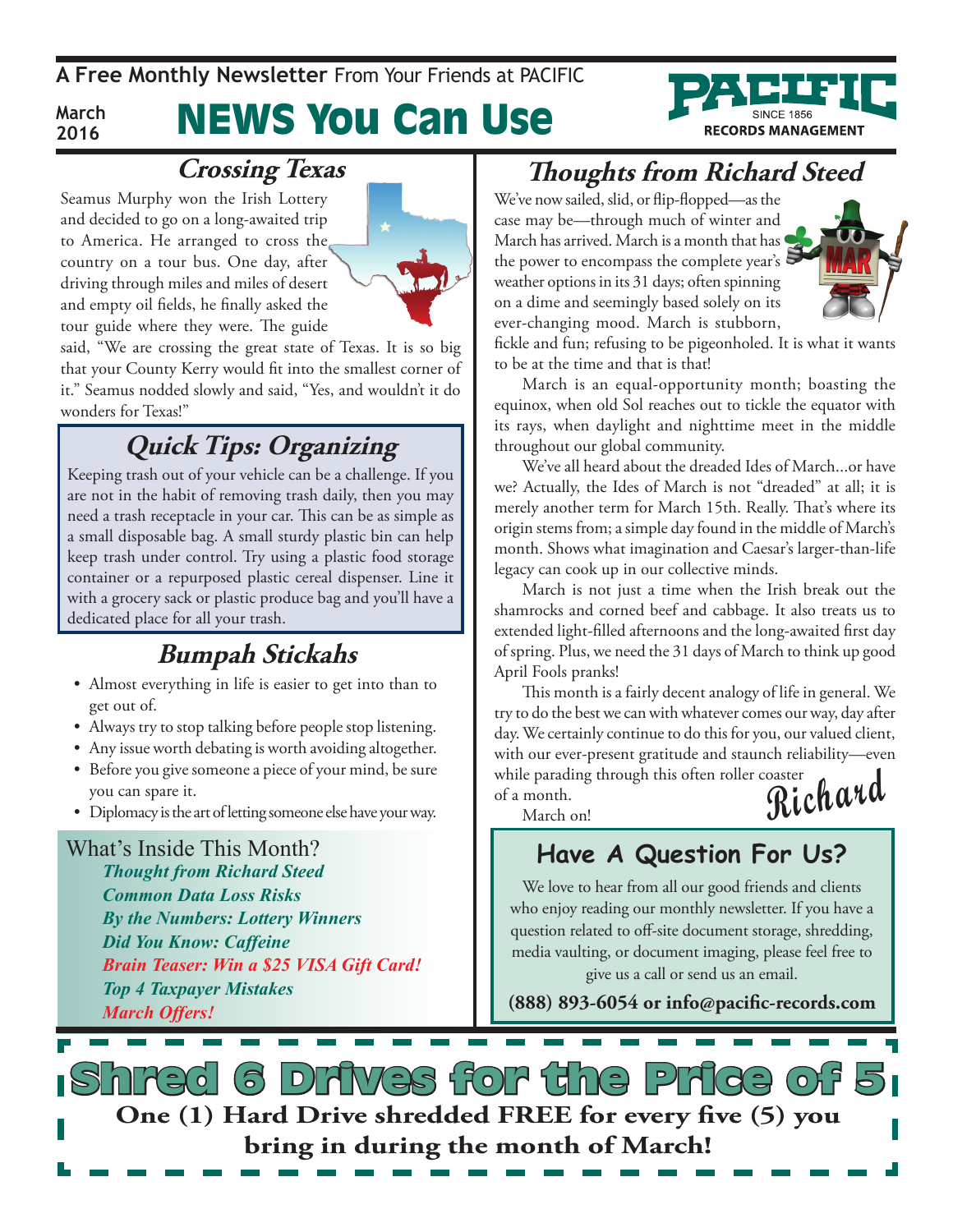### **Common Data Loss Risks**

Data loss can have a major financial and legal impact on your business. That's why it's important to be aware of the most common data loss risks. One common risk is not backing up your data regularly; skipping even a single day can have a devastating effect on your business. Follow a rigid backup schedule to ensure your archival and recent data can be recovered.

Many organizations follow a diligent backup schedule but put their data at risk by storing it onsite. While the probability of your business being affected by a natural or man-made disaster may seem low, it's important to consider major and minor threats that can destroy the digital devices that store your data. A sprinkler system malfunction can do just as much damage to your data as an earthquake, tornado or fire. As a result, you should always store your backup data offsite in a secure location.

Finally, don't discount the risk of human error; according to Databarracks, it's the number one cause of data loss. Common errors include losing backup tapes, ignoring security updates on computers, and opening suspicious emails. While the adage "to err is human" may be true, it shouldn't stop you from creating a culture of awareness in your business that minimizes mistakes that lead to data loss.

Your data is your most important business asset. While there's no silver bullet for preventing its loss, a data protection partner can help you minimize your risk exposure.

## **Quick Tips: Green Living**

The easiest and best way to cut water use in your home is to simply use less. Take shorter showers, make sure your clothes washer and dishwasher are full before running them, and turn off the faucet when you are brushing your teeth. You can also reduce water use outside by reducing the amount of grass in your yard. Replace those vegetation areas with plants and shrubs that require less water.

#### **By the Numbers: Lottery Winners**

- About 55% of lottery winners say they are happier after winning.
- Around 66% of lottery winners gave money to their siblings, 57% gave money to their children, and 51% gave money to their parents.
- 90% of lottery winners report having a best friend before winning the jackpot and that they are still friends with that person.
- Keeping all that money is difficult as  $44\%$  of lottery winners spent their entire winnings within five years.
- After winning a jackpot, 68% of those winners still play the lottery on a weekly basis.

## **March Holidays and Events**

#### **Daily Observances**

- 1 World Compliment Day
- 2 Read Across America Day
- 3 International Ear Care Day
- 3 World Book Day
- 3 World Wildlife Day
- 4 Courageous Follower Day
- 4 National Day of Unplugging
- 4 World Day of Prayer
- 6 Namesake Day
- 7 Fun Facts About Names Day
- 8 International Working Women's Day
- 8 Organize Your Home Office Day
- 8 Day for Women's Rights and International Peace
- 9 Panic Day
- 10 International Bagpipe Day
- 10 World Kidney Day
- 11 Middle Name Pride Day
- 12 Genealogy Day
- 12 International Fanny Pack Day
- 13 Check Your Batteries Day

#### 13 Daylight Saving Time Begins

- 14 Fill Our Staplers Day
- 14 Pi Day
- 15 True Confessions Day
- 16 Black Press Day
- 16 Freedom of Information Day
- 17 Saint Patrick's Day
- 18 Forgive Mom and Dad Day
- 20 First Day of Spring
- 20 International Day of Happiness
- 21 Memory Day
- 21 National Renewable Energy Day
- 21 Intl. Day for the Elimination of Racial Discrimination
- 21 International Day of Forests
- 21 World Poetry Day
- 21 World Down Syndrome Day
- 22 As Young as You Feel Day
- 22 International Day of the Seal
- 22 National Goof-Off Day
- 22 World Water Day
- 23 National Puppy Day
- 23 National Tamale Day
- 23 World Meteorological Day
- 24 World Tuberculosis Day
- 25 Pecan Day
- 26 make Up Your Own Holiday Day
- 27 Easter Sunday
- 29 National Mom and Pop Business Owners Day
- 30 Doctors Day

The material contained in this newsletter is for informational purposes only and is based upon sources believed to be reliable and authoritative; however, it has not been independently verified by us. This newsletter should not be construed as offering professional advice. For guidance on a specific matter, please consult a qualified professional.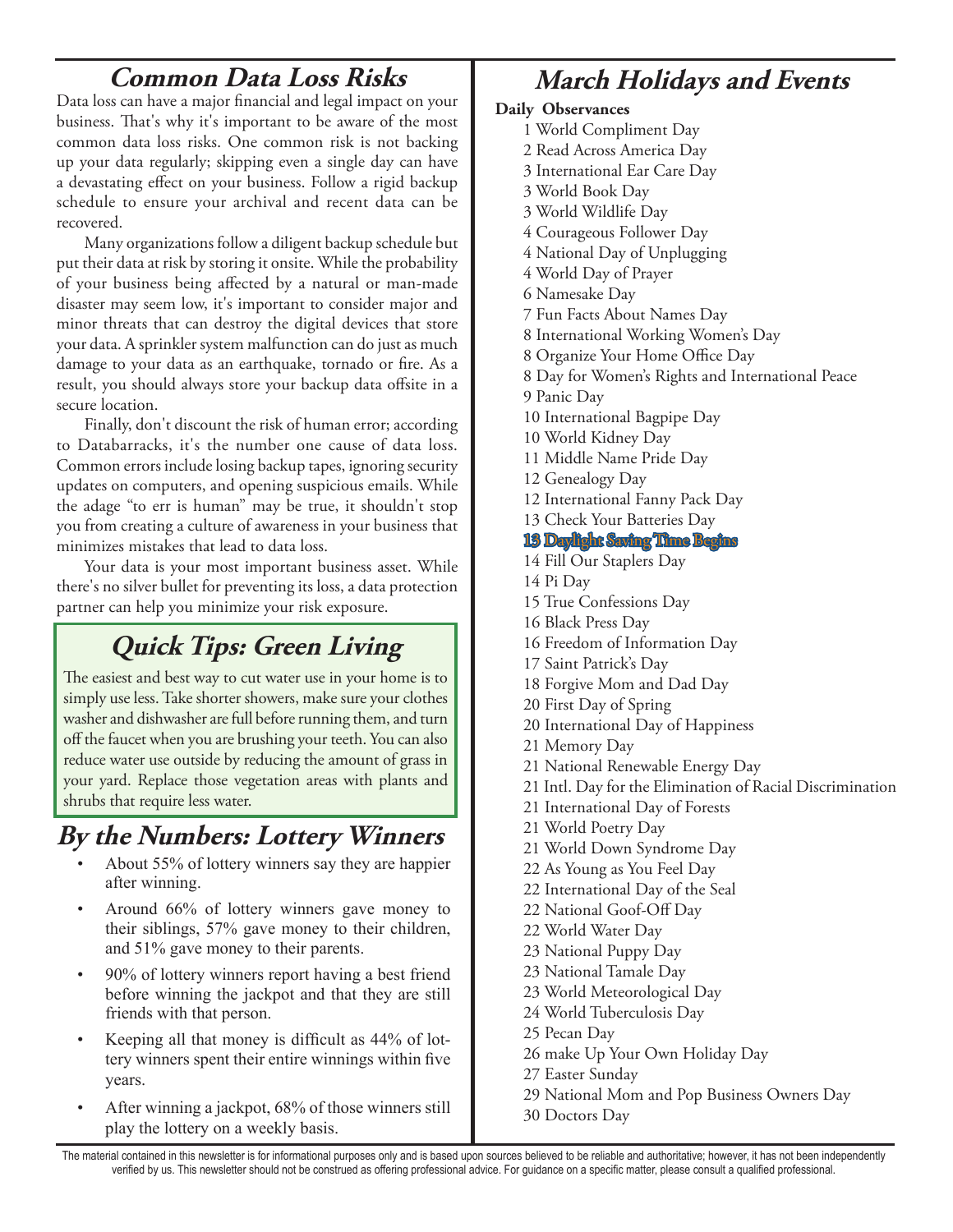# PacBlog

#### **To Scan or to Store? That Is the Question**

PacBlog is the monthly web log of Pacific Records Storage To read this month's installment, please click the title below.

#### [http://pacific-records.com/](http://pacific-records.com/to-scan-or-to-store-that-is-the-question) [to-scan-or-to-store-that-is-the-question](http://pacific-records.com/to-scan-or-to-store-that-is-the-question)

You may also access the PacBlog at the URL below. There you will find this month's installment along with archives of previous installments.

**http://pacific-records.com/category/pacnews**

## **Quick Tips: Home**

Increasing the security of your home doesn't need to be difficult or expensive. Make sure all your windows have blinds or curtains. Install motion sensors on outdoor lights. Trim bushes and shrubs around the outside of your home so that a burglar doesn't have a place to hide. If your front door is not visible from the street due to overgrown or misplaced vegetation, clear out this overgrowth.

### **Do You Want To Win A \$25 VISA Gift Card?**



Each month we'll give you a new challenge of some type. All those who reply with a correct answer are eligible to win. At the end of the month we'll draw a lucky name.

Here is this month's challenge:

What is a "fishy" five letter word that spells and means the same thing even if you flip it upside-down?

**Last Month's Answer to:** *What is a mathematician's favorite dessert?*

#### **"PI"**

Email your answer to **info@pacific-records.com Last month's Winner: Cindy Hodson Stockton Community Federal Credit Union**

## **Getting Ready for Spring Exercise**

Many people spend most of the winter indoors, getting relatively little exercise. When warmer weather hits, everyone is ready to get up and outside to enjoy physical activity. With this comes



increases in injuries during the spring months, when those who were sedentary during the winter jump right into strenuous outdoor exercise.

The key to preventing these types of injuries is to increase flexibility before engaging in exercise that requires extended ranges of motion. Gradually reestablish your routine, adding a new activity or more time to your workout each day. Warm up properly by stretching all of your muscles, reducing your chance of injury. You should also inspect your workout gear for excess wear and tear, especially shoes. If your shoes are worn or lacking in good support, you'll want to replace those before you begin a new exercise regimen.

Finally, don't be surprised if, even with proper stretching and equipment, you are sore after resuming your exercise routine. Ease into your workout and stop if you begin to feel pain. Let sore and tired muscles rest before pushing them to their limits again.

*"You will never find anybody who can give you a clear and compelling reason why we observe daylight saving time."* — Dave Barry



"No, it's not just you. We're all insecure in one way or another."

# 3 months FREE secure Destruction service

*Get 3 months of free Secure Destruction service when you sign up for a new Secure Destruction account with a one-year agreement. Just mention this coupon! Email info@pacific-records.com for more information.*